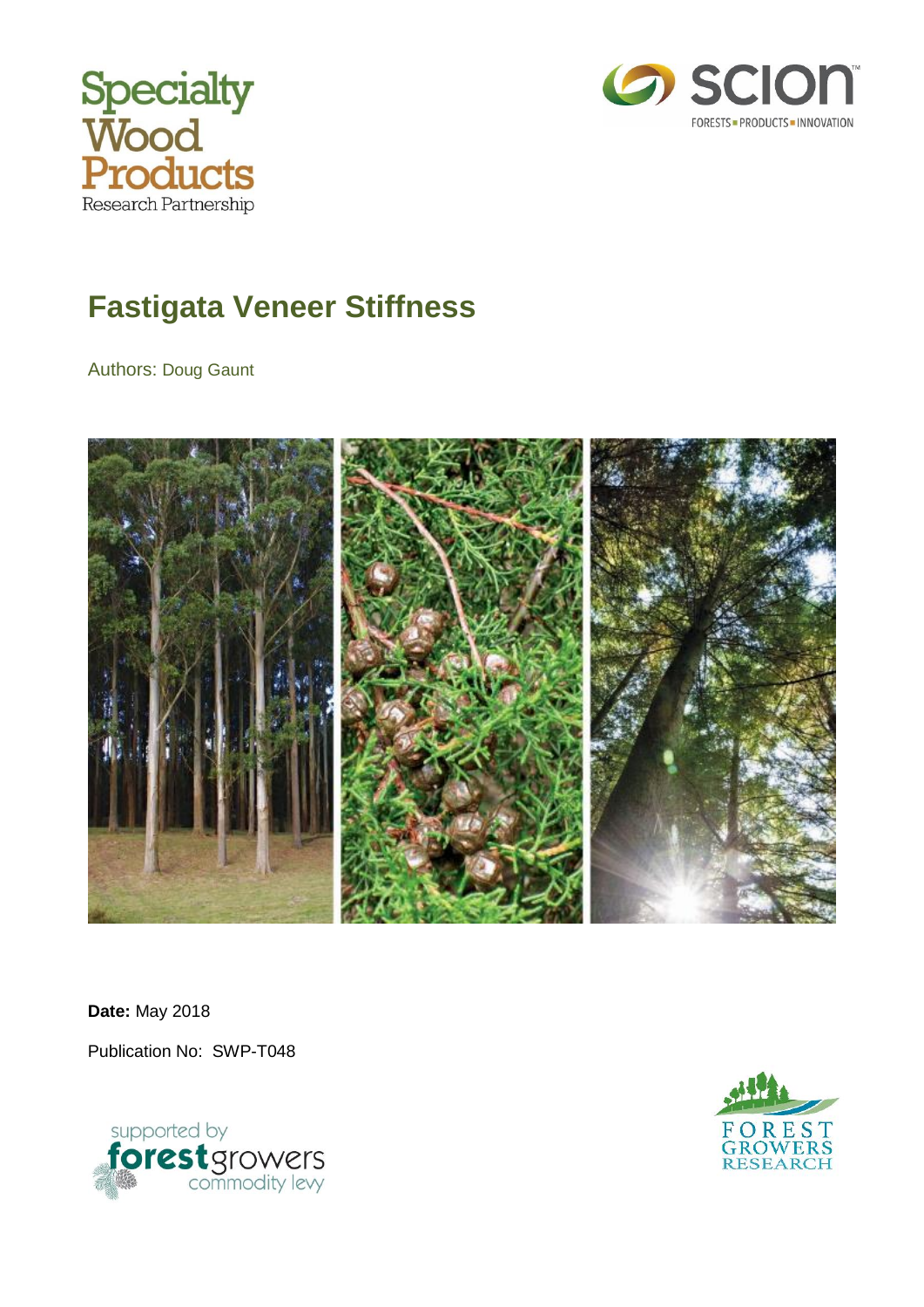# **TABLE OF CONTENTS**

#### **Disclaimer**

This report has been prepared by Scion for Forest Growers Research Ltd (FGR) subject to the terms and conditions of a research services agreement dated 1 January 2016.

The opinions and information provided in this report have been provided in good faith and on the basis that every endeavour has been made to be accurate and not misleading and to exercise reasonable care, skill and judgement in providing such opinions and information.

Under the terms of the Services Agreement, Scion's liability to FGR in relation to the services provided to produce this report is limited to the value of those services. Neither Scion nor any of its employees, contractors, agents or other persons acting on its behalf or under its control accept any responsibility to any person or organisation in respect of any information or opinion provided in this report in excess of that amount.



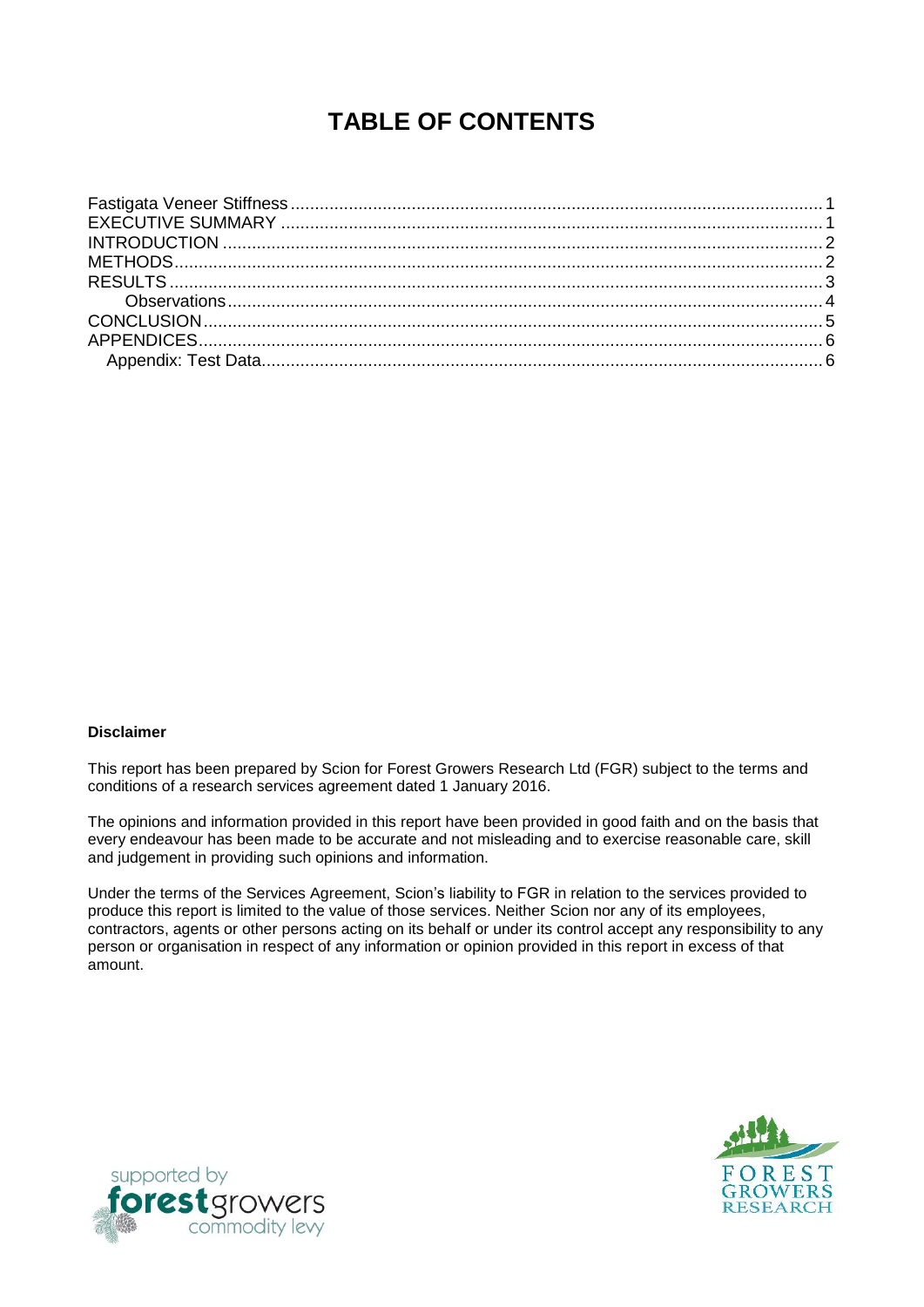# <span id="page-2-0"></span>**EXECUTIVE SUMMARY**

UPT on its own is measuring both changes in density and changes in MoE, thus without an independent density measurement it is not possible to reliably determine veneer stiffness. If the UPT is combined with density, it is reasonable to assume the quality of the MoE prediction will be significantly improved.

As the UPT to stiffness relationship is affected by density, there will be different relationships between UPT and stiffness for different species. Thus the relationship obtained for these Fastigata veneers cannot be used outside the data set it was determined on.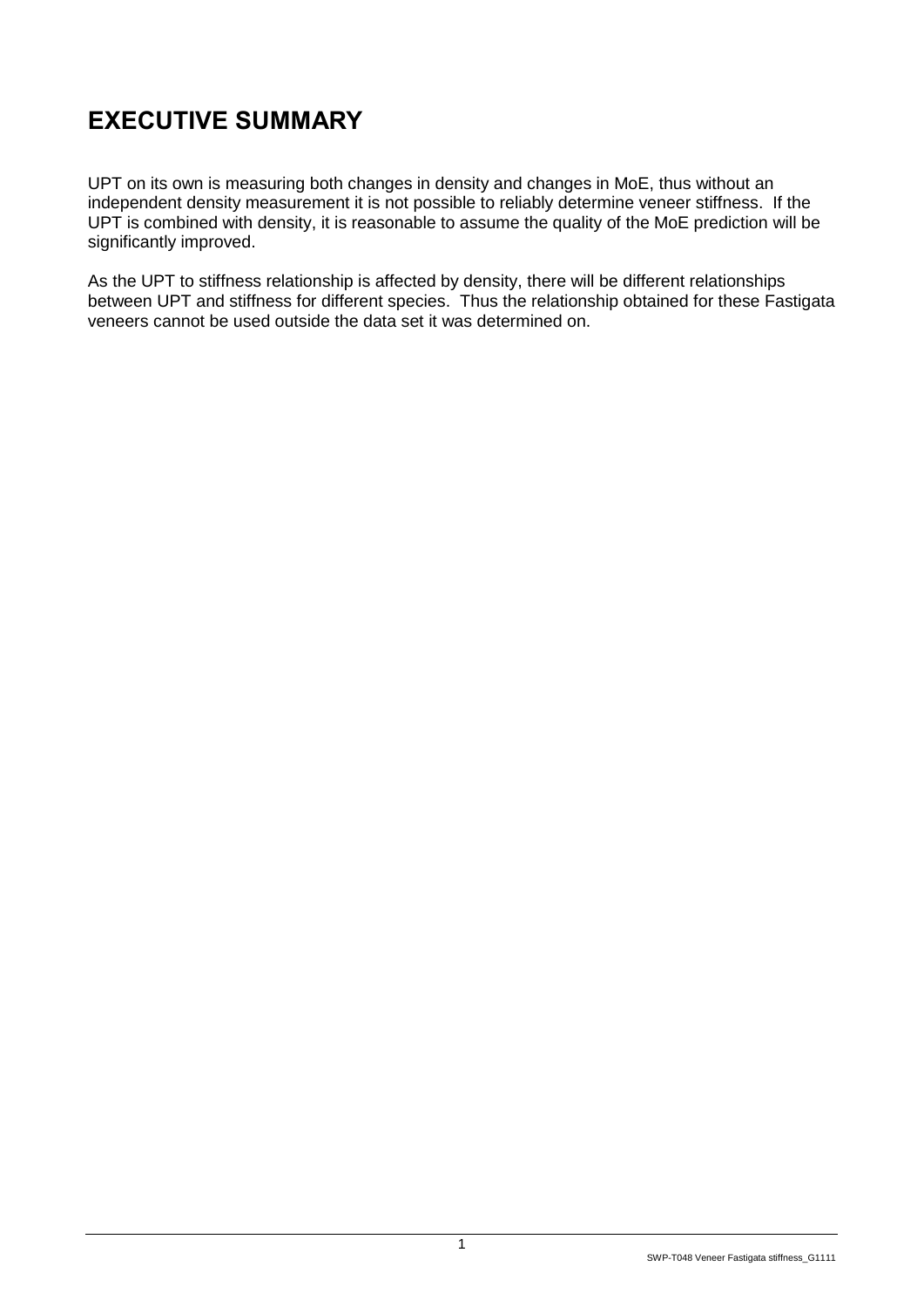# <span id="page-3-0"></span>**INTRODUCTION**

The scope of this project was to understand the relationship between the JNL ultrasonic propagation times (UPT) as collected from their veneer grade and the actual veneer modulus of elasticity (MoE).

With a robust relationship it should be possible to take veneer UPT values and convert them into modulus of elasticity which could them be used as an input into Scion's LVL stiffness model. This model aims to take an inputs of veneer stiffness, customer LVL stiffness requirements and then make decisions around the likely suitability of the veneer resource.

#### <span id="page-3-1"></span>**METHODS**

Juken New Zealand (JNL) supplied Scion with 100 dry 2.53m x 1.3m wide x 4.0mm thick Fastigata veneers. These veneers were individually numbered by JNL and had been run thorough JNL's Metriguard veneer grader, a data file containing the ultrasonic propagation times (UPT) was supplied to Scion.

At Scion each veneer was weighed and three time of flight measurements were taken along the length veneer sheets.

From this information Scion was able calculate the average veneer modulus of elasticity (MoE) for the each veneer from the equation

Modulus of Elasticity (MoE) = Density / Velocity $\sqrt{2}$ .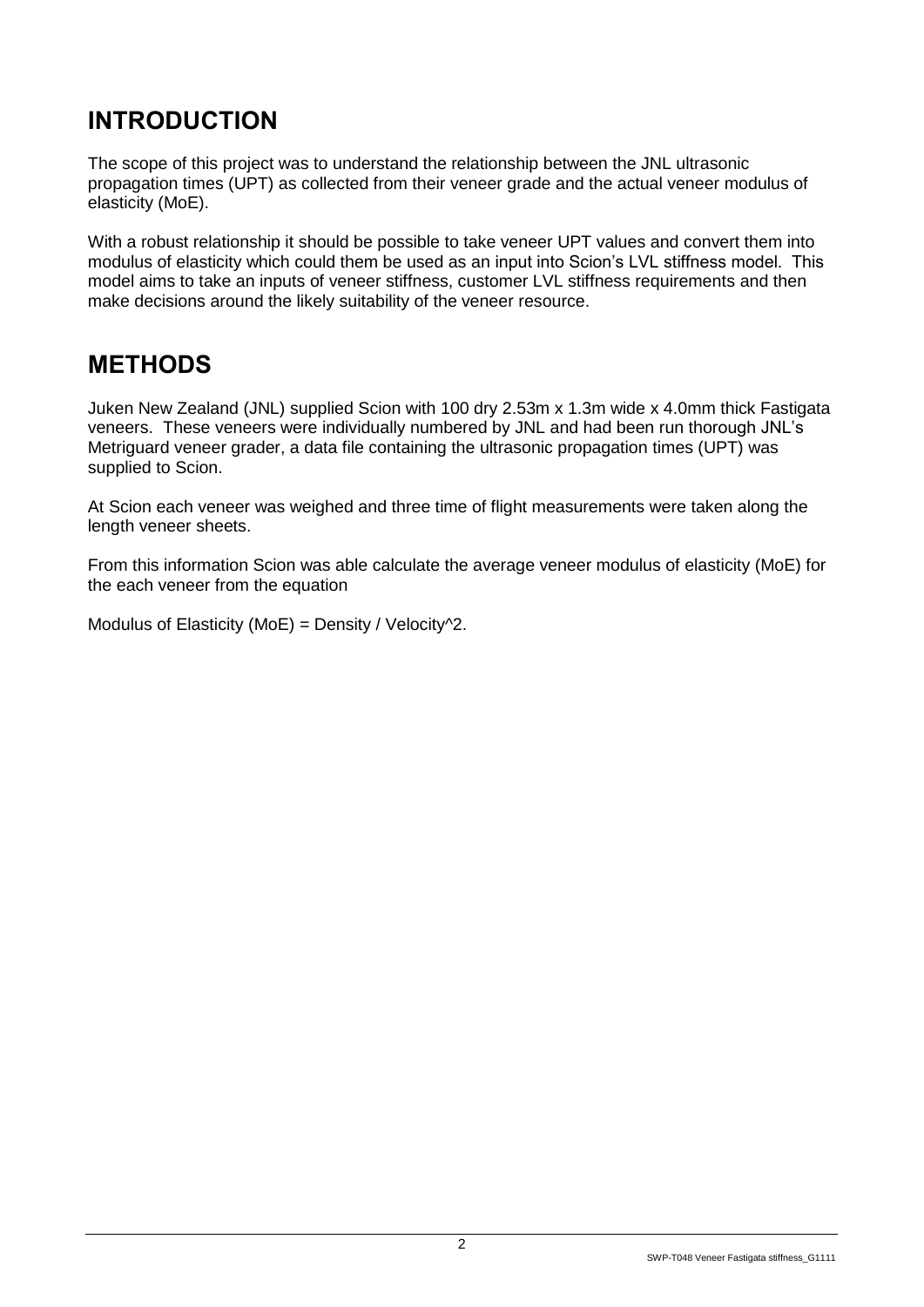# <span id="page-4-0"></span>**RESULTS**

The following figures plot;

- Figure 1 plots JNL's UPT times against Scions calculated stiffness (MoE).
- Figure 2 plots JNL's UPT times against Scions Time of Flight measurements (ToF).



*Figure 1: Plot of JNL UPT vs Scion MoE*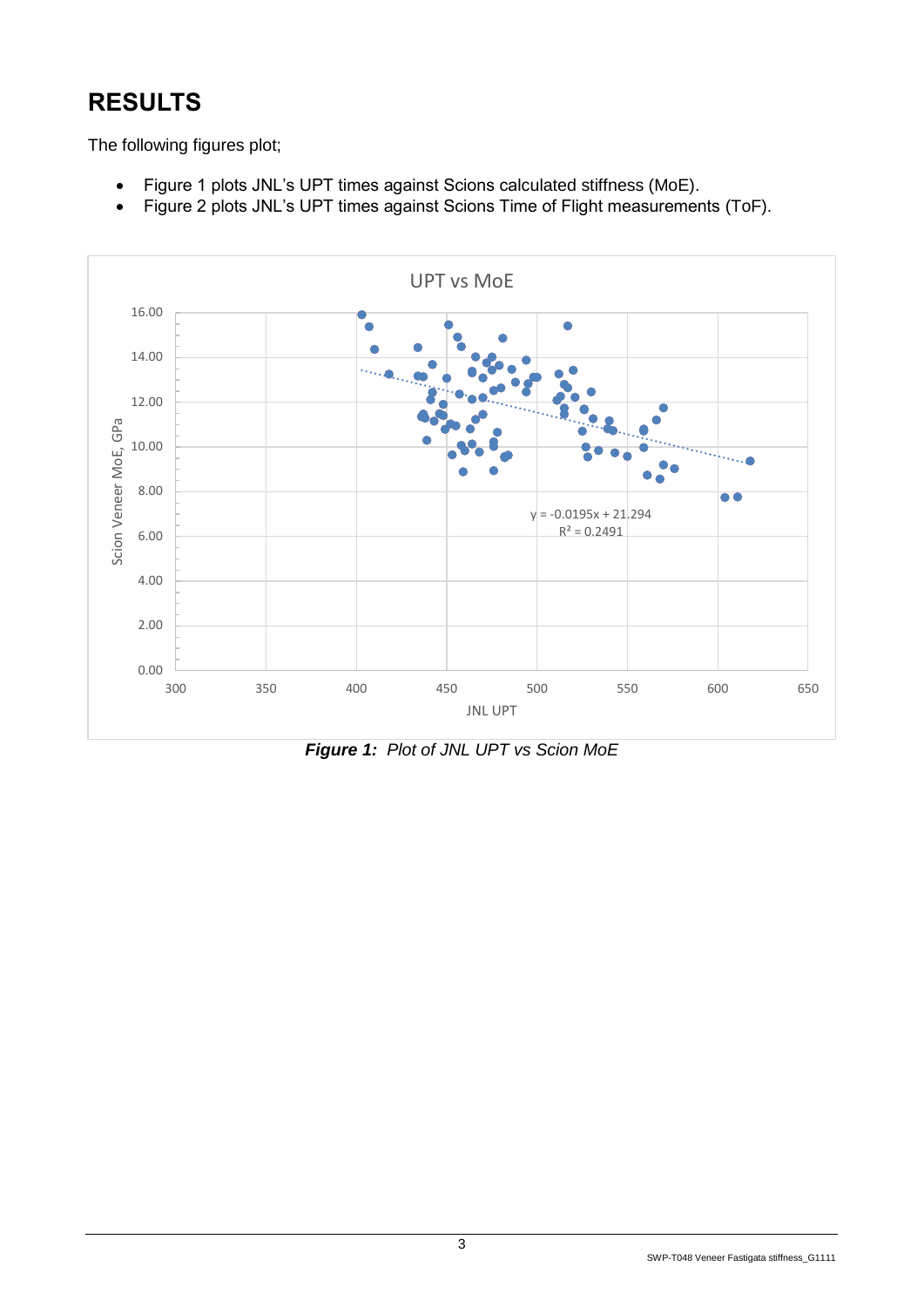

*Figure 2: Plot of JNL UPT vs Scion Time of Flight (ToF)*

#### <span id="page-5-0"></span>**Observations**

- 1. As expected as the UPT decreases the MoE increases as speed of sound is quicker thorough denser and stiffer materials but with a relativity poor correlation coefficient ( $R<sup>2</sup>$ ) of 0.25.
	- a. For instance for an UPT time of 450 you could get veneers ranging from 10 to 15GPa.
	- b. For instance for a MoE of 12GPa the UPT could vary between 440 and 530.
- 2. There is a reasonable correlation between JNL's UPT values and Scions ToF measurements with a correlation coefficient  $R^2$  = 0.65 which indicates that JNL Metriguard is collecting reasonable data.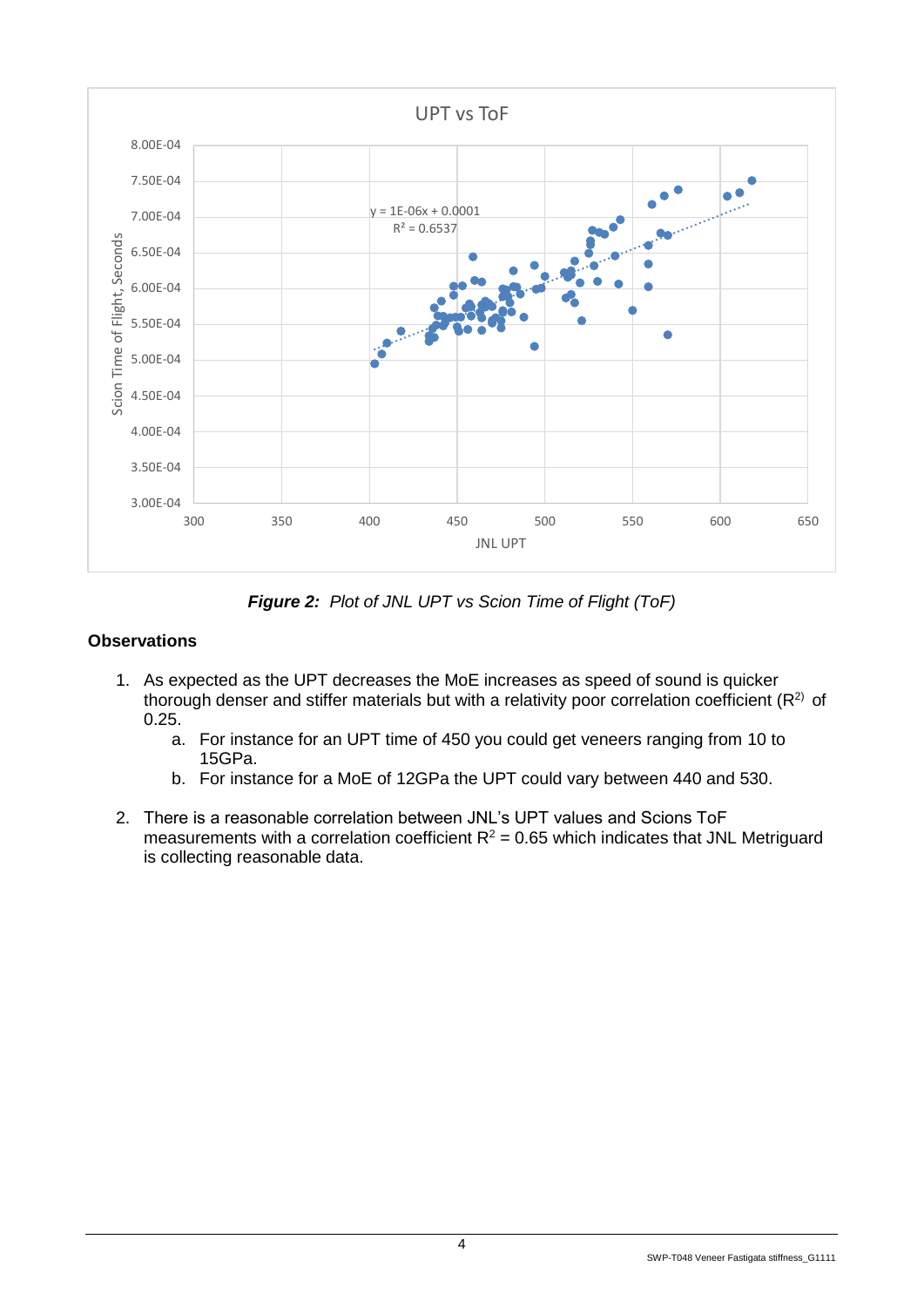# <span id="page-6-0"></span>**CONCLUSION**

UPT on its own is measuring both changes in density and changes in MoE, thus without an independent density measurement it is not possible to reliably determine veneer stiffness. If the UPT is combined with density, it is reasonable to assume the quality of the MoE prediction to be closer to that in Figure 2.

As the UPT to stiffness relationship is affected by density there will be different relationships between UPT and stiffness for different species. Thus the relationship in Figure 1 cannot be used outside the data set it was determined on.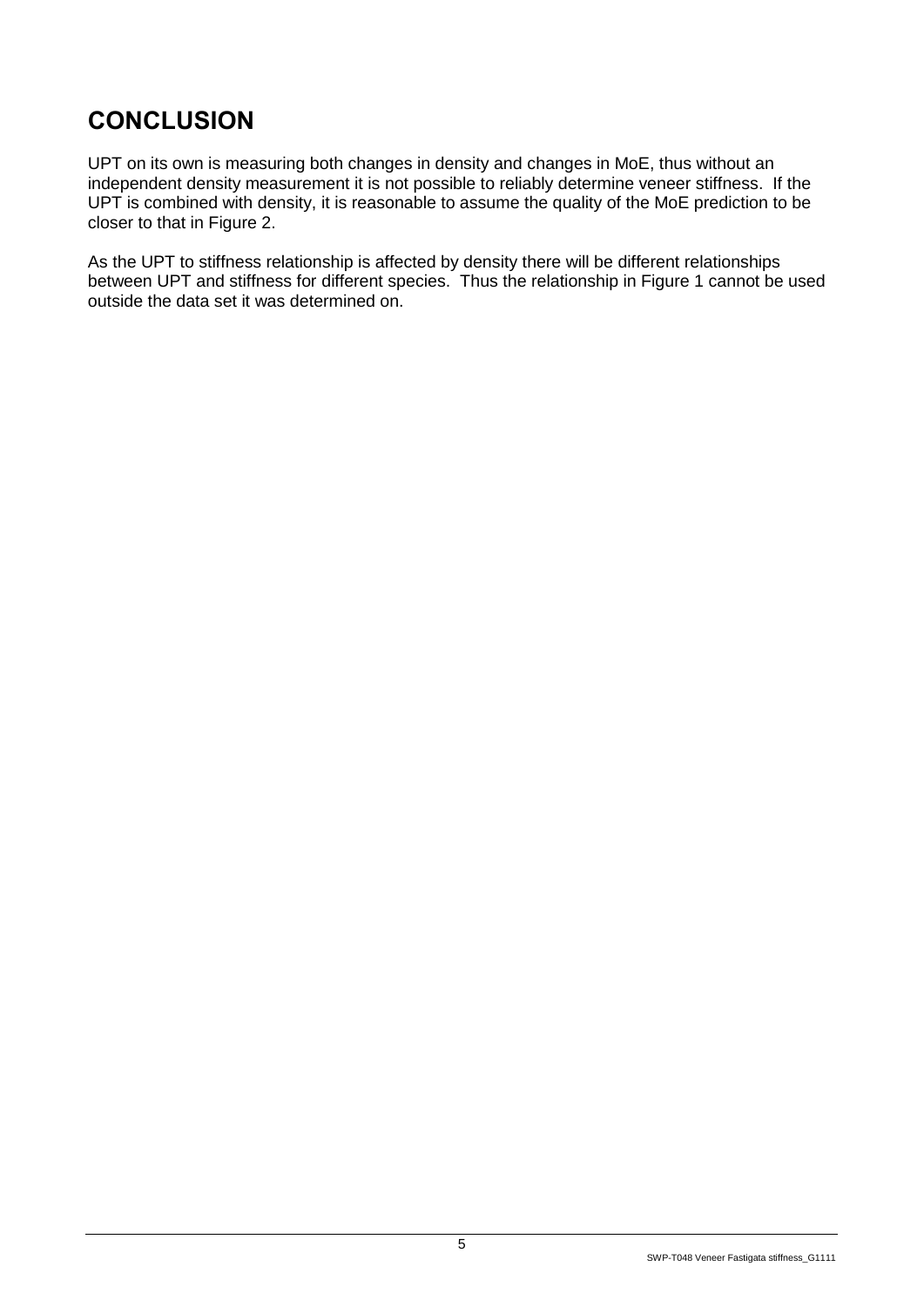# <span id="page-7-0"></span>**APPENDICES**

#### <span id="page-7-1"></span>**Appendix: Test Data**

| Average speed<br>(m/s) | <b>Density</b><br>(kg/m3) | MoE,<br>GPa |
|------------------------|---------------------------|-------------|
| 4.73E+03               | 5.26E+02                  | 11.74       |
| 4.90E+03               | 5.79E+02                  | 13.88       |
| 4.56E+03               | 5.88E+02                  | 12.22       |
| 4.65E+03               | 6.49E+02                  | 14.02       |
| 4.56E+03               | 6.46E+02                  | 13.44       |
| 3.72E+03               | 6.53E+02                  | 9.02        |
| 5.41E+03               | 6.72E+02                  | 19.64       |
| $3.55E + 03$           | 7.60E+02                  | 9.58        |
| 3.37E+03               | 8.25E+02                  | 9.38        |
| 3.32E+03               | 8.19E+02                  | 9.03        |
| 3.83E+03               | 7.97E+02                  | 11.66       |
| 4.10E+03               | 6.99E+02                  | 11.74       |
| $4.11E + 03$           | 7.26E+02                  | 12.27       |
| 3.21E+03               | 7.52E+02                  | 7.76        |
| 3.78E+03               | 7.84E+02                  | 11.21       |
| 3.67E+03               | 8.17E+02                  | 11.03       |
| 3.78E+03               | 7.89E+02                  | 11.27       |
| 3.99E+03               | 7.96E+02                  | 12.64       |
| 3.83E+03               | 7.97E+02                  | 11.70       |
| 4.14E+03               | 7.65E+02                  | 13.12       |
| 4.03E+03               | 7.69E+02                  | 12.47       |
| 4.24E+03               | 7.13E+02                  | 12.83       |
| 4.21E+03               | 7.40E+02                  | 13.12       |
| 3.57E+03               | 6.86E+02                  | 8.74        |
| 4.05E+03               | 7.80E+02                  | 12.80       |
| 3.72E+03               | 7.84E+02                  | 10.82       |
| 4.27E+03               | 7.38E+02                  | 13.47       |
| 3.67E+03               | 7.24E+02                  | 9.74        |
| 3.47E+03               | 7.11E+02                  | 8.57        |
| 4.32E+03               | 7.30E+02                  | 13.64       |
| 4.08E+03               | 7.26E+02                  | 12.09       |
| 4.66E+03               | 6.87E+02                  | 14.91       |
| 4.51E+03               | 7.11E+02                  | 14.49       |
| 3.75E+03               | 7.01E+02                  | 9.84        |
| 3.71E+03               | 7.24E+02                  | 10.00       |
| 3.90E+03               | 7.05E+02                  | 10.71       |
| 4.31E+03               | 7.15E+02                  | 13.27       |
| 4.53E+03               | 6.48E+02                  | 13.31       |
| 4.53E+03               | 6.70E+02                  | 13.76       |
| 3.47E+03               | 6.43E+02                  | 7.74        |
| 4.15E+03               | 7.25E+02                  | 12.47       |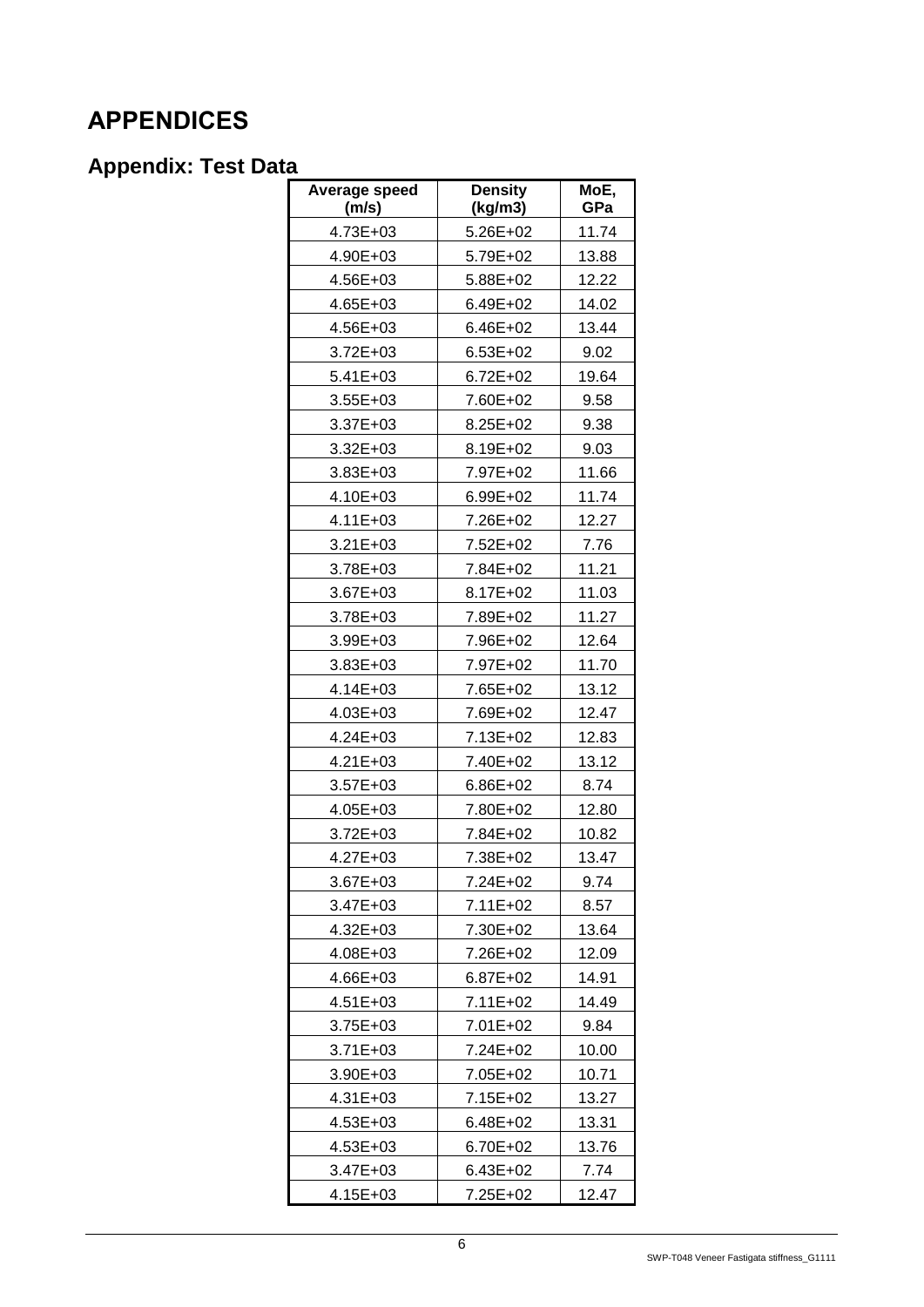| Average speed<br>(m/s) | <b>Density</b><br>(kg/m3) | MoE,<br>GPa |
|------------------------|---------------------------|-------------|
| 3.83E+03               | 6.79E+02                  | 9.97        |
| 4.46E+03               | 7.48E+02                  | 14.87       |
| 4.68E+03               | 7.05E+02                  | 15.46       |
| 4.41E+03               | 7.21E+02                  | 14.03       |
| 3.75E+03               | $6.54E + 02$              | 9.20        |
| 3.92E+03               | 7.28E+02                  | 11.17       |
| 3.99E+03               | 6.79E+02                  | 10.80       |
| 4.37E+03               | 8.06E+02                  | 15.42       |
| 4.17E+03               | 7.72E+02                  | 13.43       |
| 4.20E+03               | 6.07E+02                  | 10.71       |
| 4.01E+03               | 5.95E+02                  | 9.56        |
| 4.18E+03               | $6.14E + 02$              | 10.73       |
| 4.52E+03               | 6.32E+02                  | 12.90       |
| 4.59E+03               | 6.23E+02                  | 13.09       |
| 4.47E+03               | $6.27E + 02$              | 12.52       |
| 4.67E+03               | 6.13E+02                  | 13.39       |
| 4.27E+03               | 6.28E+02                  | 11.47       |
| 4.36E+03               | 6.64E+02                  | 12.64       |
| 4.40E+03               | 6.29E+02                  | 12.20       |
| 4.40E+03               | 6.26E+02                  | 12.13       |
| 4.37E+03               | 6.47E+02                  | 12.36       |
| 4.35E+03               | 5.94E+02                  | 11.23       |
| 4.06E+03               | 5.81E+02                  | 9.58        |
| 4.35E+03               | $6.41E + 02$              | 12.11       |
| 4.30E+03               | 6.18E+02                  | 11.40       |
| 4.73E+03               | 6.45E+02                  | 14.45       |
| 4.16E+03               | 5.68E+02                  | 9.83        |
| 4.20E+03               | 5.40E+02                  | 9.52        |
| 4.42E+03               | 5.87E+02                  | 11.47       |
| 4.63E+03               | 5.81E+02                  | 12.44       |
| 4.70E+03               | 5.99E+02                  | 13.25       |
| 4.98E+03               | 6.20E+02                  | 15.38       |
| 4.84E+03               | 6.13E+02                  | 14.36       |
| 5.11E+03               | 6.10E+02                  | 15.91       |
| 4.22E+03               | 5.02E+02                  | 8.94        |
| 4.41E+03               | 5.19E+02                  | 10.07       |
| 4.38E+03               | 5.10E+02                  | 9.77        |
| 4.58E+03               | 5.31E+02                  | 11.15       |
| 4.52E+03               | 5.28E+02                  | 10.79       |
| 4.65E+03               | 5.26E+02                  | 11.36       |
| 4.61E+03               | 5.31E+02                  | 11.29       |
| 4.51E+03               | 5.06E+02                  | 10.30       |
| 4.81E+03               | 5.70E+02                  | 13.17       |
| 4.43E+03               | 5.58E+02                  | 10.95       |
| 4.76E+03               | 5.79E+02                  | 13.14       |